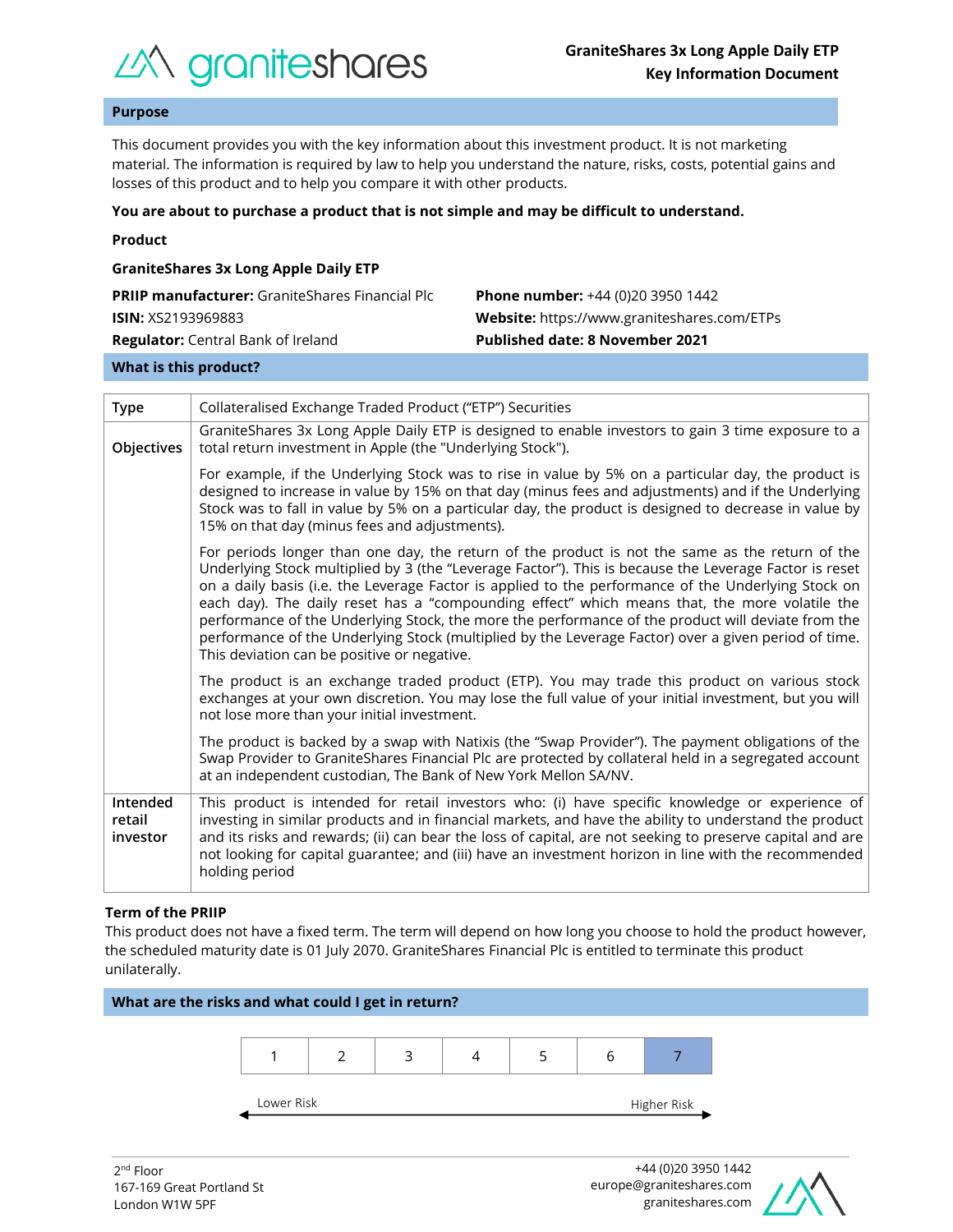# **GraniteShares 3x Long Apple Daily ETP Key Information Document**

What you might get back after costs | \$5176.26 Average return (%) and the set of the set of the set of the set of the set of the set of the set of the set of the set of the set of the set of the set of the set of the set of the set of the set of the set of the set of t

What you might get back after costs | \$9578.04 Average return  $(\%)$   $\qquad \qquad$   $\qquad \qquad$  -4.21%

What you might get back after costs  $\sim$  \$10101.48 Average return (%) and the set of the 1.02%





The risk indicator assumes you hold the product for 1 day. The actual risk can vary significantly if you hold the product for a longer timeframe and you may get back less. You may not be able to sell your product easily, or may have to sell at a price that significantly impacts on how much you get back.

The summary risk indicator is a guide to the level of risk of this product compared to other products. It shows how likely it is that the product will lose money because of movements in the markets or because we are not able to pay you.

We have classified this product as 7 out of 7, which is the highest risk class.

This rates the potential losses from future performance at a very high level, and poor market conditions are very likely to impact the performance. This product does not include any protection from future market performance, so you could lose some or all of your investment. If we are not able to pay you what is owed, you could lose your entire investment.

**Be aware of currency risk.** If you receive payments in a currency different to that of your home jurisdiction, the final return you will get will depend on the exchange rate between the two currencies. This risk is not considered in the indicator shown above.

**Investment \$10,000**

**Scenario**

**Unfavourable Scenario**

**Moderate Scenario**

**Favourable** 

**Stress Scenario**

## **Performance Scenarios**

The figures shown include all the costs of the product itself but may not include all the costs that you pay to your advisor or distributor or broker. The figures do not take into account your personal tax situation, which may affect how much you get back.

This table shows the money you could get back over the recommended holding period, under different scenarios, assuming that you invest \$10,000.

The scenarios shown illustrate how your

investment could perform. You can compare them with the scenarios of other products. The scenarios presented are an estimate of future performance based on evidence from the past on how the value of this investment varies and are not an exact indicator. What you get will vary depending on how the market performs and how long you keep the investment. The stress scenario shows what you might get back in extreme market circumstances, and it does not take into account the situation where we are not able to pay you. **Scenario** What you might get back after costs  $\vert$  \$10348.83 Average return (%) and the set of the set of the set of the set of the set of the set of the set of the set of the set of the set of the set of the set of the set of the set of the set of the set of the set of the set of t

## **What happens if GraniteShares Financial Plc is unable to pay out?**

The product is not protected by the Irish Deposit Guarantee Scheme or any other investor compensation or guarantee scheme. This means that if GraniteShares Financial Plc is unable to pay out, you may lose all of your investment. Since the ability of GraniteShares Financial Plc to pay out depends on receiving amounts due under the product from the Swap Provider, the Swap Provider provides assets daily to a segregated account as collateral for such obligations with a value equal to or in excess of the value of the daily price of the product. If the Swap Provider is unable to pay GraniteShares Financial Plc, its ability to pay out will be limited to the amounts realised from such collateral, as further explained in the Prospectus.

## **What are the costs?**

#### **Costs over time**

The Reduction in Yield (RIY) illustrates the impact the total costs you pay may have on your investment return.

The total costs take into account oneoff, ongoing and incidental costs.

The amounts shown here are the cumulative costs of the product itself, for the recommended holding period,

| Investment \$10,000             | If you cash in after one (1) day |  |
|---------------------------------|----------------------------------|--|
| <b>Total costs</b>              | \$ 0.74                          |  |
| Impact on return (RIY) per year | 269%                             |  |



One (1) day (Recommended holding period)